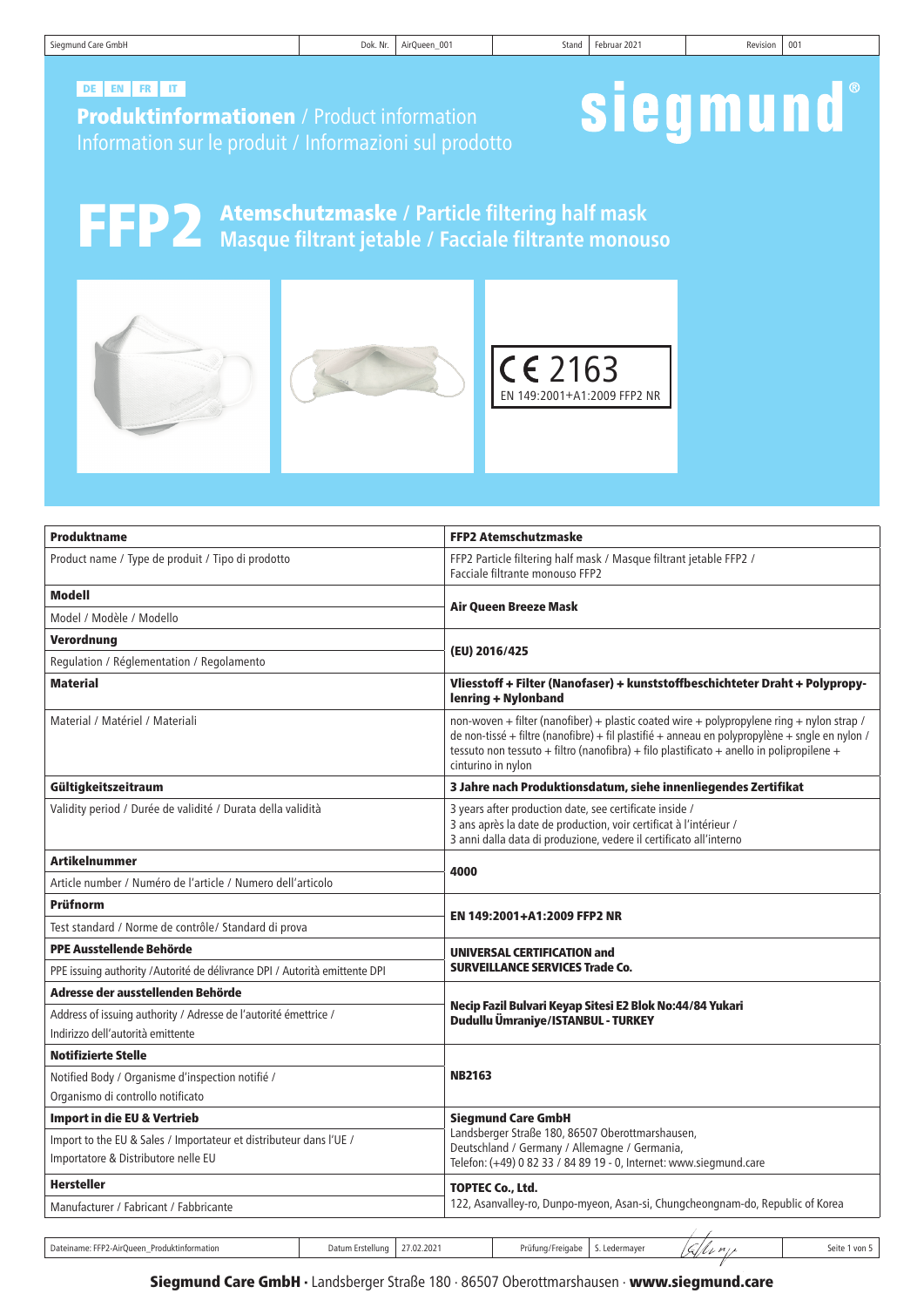# DE EN FR IT

**Produktinformationen** / Product information Information sur le produit / Informazioni sul prodotto

## DE Warnhinweise deutsche Berger in der Entwicklung der Entwicklung und der Entwicklung der Entwicklung der Entwicklung der Entwicklung der Entwicklung der Entwicklung der Entwicklung der Entwicklung der Entwicklung der Ent

- 1. Legen Sie kein Handtuch, Taschentuch, etc. in die Maske.
- 2. Nicht verwenden, wenn die Maske kontaminiert ist.
- 3. Nicht waschen.
- 4. Die Maske nicht quetschen oder verformen.
- 5. Berühren Sie nach dem Tragen nicht die Oberfläche der Maske.
- 6. Wenn Sie eine schwangere Frau, ein Kind, ein/e Senior/in, ein/e Patient/in sind, die an Atemwegen oder Herz-Kreislauf-Erkrankungen leidet und sich beim Tragen der Maske unwohl fühlen, stellen Sie das Tragen der Maske sofort ein und konsultieren Sie gegebenenfalls Ihren Arzt oder einen anderen Spezialisten.

## Warnings

1. Make sure not to place towel, tissue, etc. inside the mask.

siegmund

- 2. Do not use if the inside of the mask in contaminated.
- 3. Do not wash for use.
- 4. Do not crush or deform the mask.
- 5. Do not touch the surface of the mask after wearing.
- 6. If you are a pregnant women, a child, a senior citizen, a patient suffering from respiratory tract or cardiovascular disease and feel uncomfortable in breathing when you wear the mask please discontinue using immediately and consult your doctor or other specialist if necessary.

# FR Mises en garde Avvertenze en de la provincia de la provincia de la provincia de la provincia de la provinci

- 1. Ne placez pas de serviette, mouchoir, etc. à l'intérieur du masque.
- 2. Ne pas utiliser si le masque est contaminé.
- 3. Ne pas laver.
- 4. Ne pas froisser ou déformer le masque.
- 5. Ne pas toucher la surface du masque après l'avoir porté.
- 6. Si vous êtes une femme enceinte, un enfant, une personne âgée ou si vous êtes sous traitement pour des affections respiratoires ou cardiovasculaires et que vous ne vous sentez pas bien, arrêtez immédiatement le port du masque et consultez votre médecin ou un autre spécialiste.

- 1. Assicurati di non posizionare salviette, fazzoletti, ecc. all'interno della mascherina.
- 2. Non utilizzare se l'interno della mascherina risulta contaminato.
- 3. Non lavare per l'uso.
- 4. Non schiacciare o deformare la mascherina.
- 5. Non toccare la superficie della mascherina dopo averla indossata.
- 6. Se sei una donna incinta, un bambino, un anziano, un paziente affetto da malattie delle vie respiratorie o cardiovascolari e ti senti a disagio nel respirare quando indossi la mascherina, sei pregato di interrompere immediatamente l'uso; se necessario consulta il tuo medico o altro specialista.

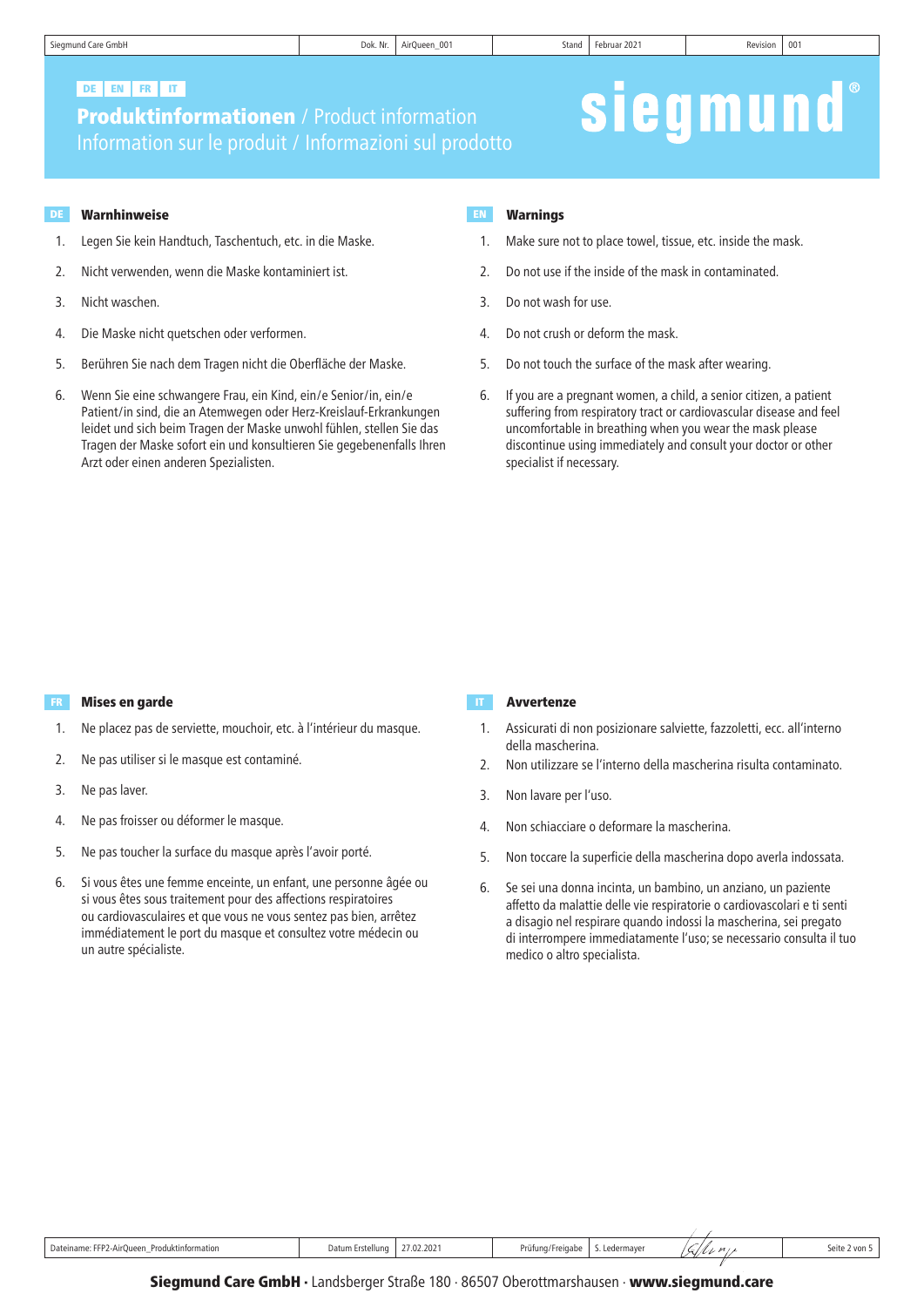| Siegmund Care GmbH |  |  |  |
|--------------------|--|--|--|
|--------------------|--|--|--|

# Produktinformationen / Product information Information sur le produit / Informazioni sul prodotto DE EN FR IT

# siegmund®



# Siehe mitgelieferte Informationen vom Hersteller.

See information supplied by the manufacturer. Instructions et informations du fabricant. Istruzioni e informazioni del fabbricante. Leggere attentamente prima dell'uso.



# Temperaturbereich -20°C bis +40°C

Temperature range -20°C to +40°C Température entre -20° C et + 40° C Temperatura tra i -20° C e +40° C



### Maximum der relativen Luftfeuchtigkeit bei Lagerung. Maximum of relative humidity of storage conditions.

Humidité relative maximale lors du stockage Conditions de stockage - humidité relative maximale. Condizioni di conservazione - umidità relativa massima.



# Vor direkter Sonnenstrahlung schützen.

Keep out of direct sunlight. Tenir loin de la lumière solaire directe. Tenere lontano dalla luce solare diretta.



# Nicht zur Wiederverwendung.

Single use. Usage unique. Monouso.

EU-Konformitätserklärung / EU declaration of conformity / Déclaration de conformité UE / Dichiarazione di conformità UE Zertifikate / Certificates / Certificats / Certificati



https://www.siegmund.care/Downloads

Dateiname: FFP2-AirQueen\_Produktinformation **Datum Erstellung 27.02.2021** Prüfung/Freigabe S. Ledermayer  $\frac{1}{\sqrt{2}/\ell_{L}}$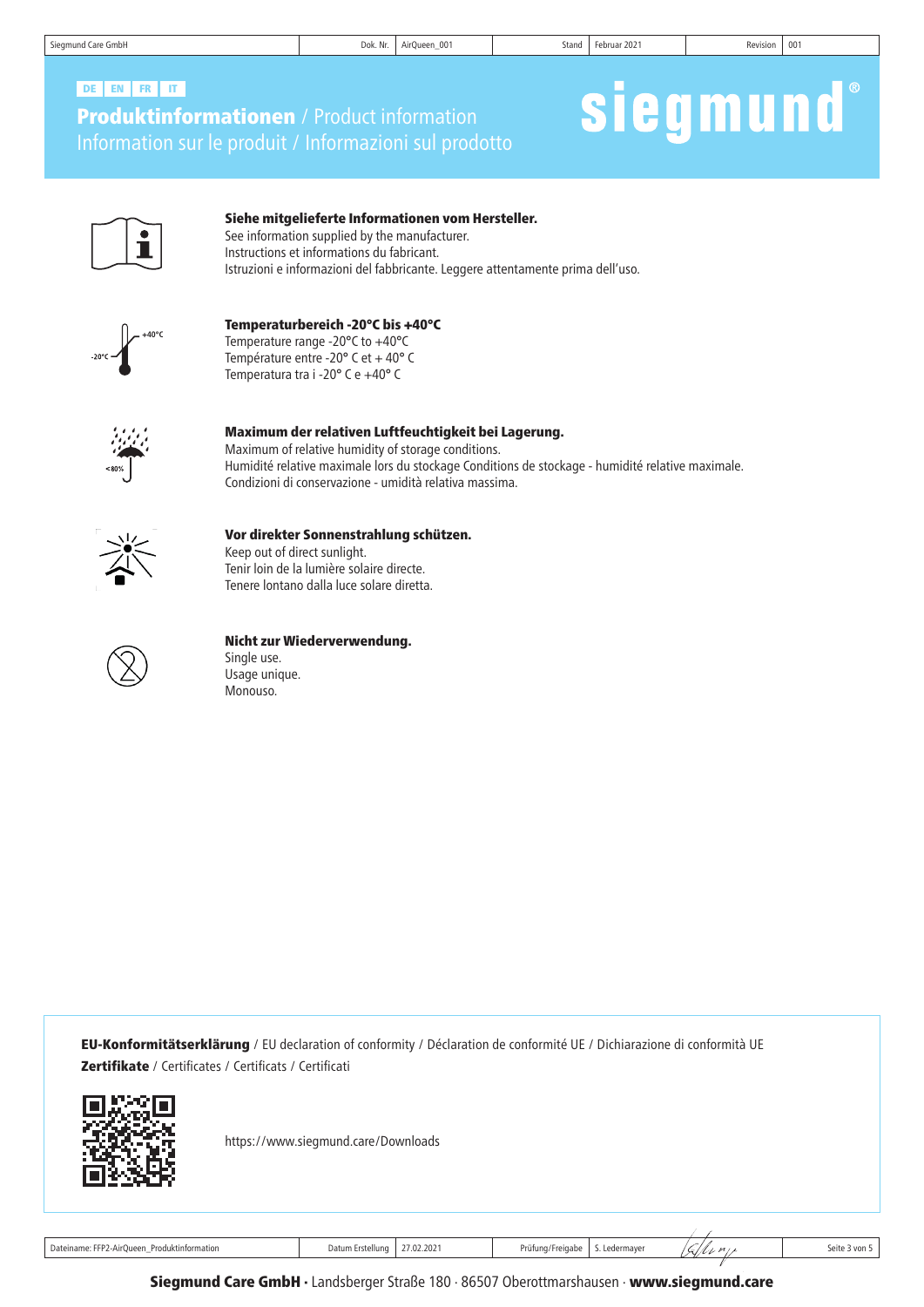siegmund

# DE EN FR IT

# **Gebrauchsanleitung / Instruction Manual** Mode d'emploi / Istruzioni per l'uso





### DE Gebrauchsanleitung EN

- 1. Stellen Sie sicher, dass Sie die Maske richtig halten und ziehen Sie dann mit zwei Händen an den Ohrschlaufen. Stellen Sie sicher, dass sich der Nasenbügel oben befindet.
- 2. Legen Sie die Maske unter Ihrem Kinn an.
- 3. Achten Sie auf einen bequemen Sitz der Ohrschlaufen an Ihren Ohren. Nachdem Sie die Ohrschlaufen um Ihre Ohren gelegt haben, positionieren Sie die Ohrschlaufen für einen bequemen Sitz.
- 4. Legen Sie Ihre Finger an die Mitte des Metallnasenbügels und bewegen Sie die Finger entlang des Nasenclips entsprechend zu den Seiten, bis der Nasenclip vollständig die Form Ihrer Nasenbrücke hat. Achtung! Das Einstellen des Nasenbügels mit nur einer Hand kann zu Undichtigkeit der Maske führen.
- 5. Vor dem Betreten des Arbeitsbereichs müssen Sie prüfen, ob die Maske dicht ist:

I) Decken Sie die Maske mit zwei Händen ab, um die Position der Maske zu fixieren.

II) Wenn Luft aus dem Nasenrücken austritt, stellen Sie bitte den Nasenbügel gemäß Schritt 4 neu ein. Wenn Luft seitlich der Maske austritt, stellen Sie bitte die Ohrschlaufen neu ein. Wenn die Maske weiterhin undicht ist, wiederholen Sie bitte die Schritte 1 bis 4. III) Wenn die Maske dicht ist, können Sie diese weiter tragen.

#### **Mode d'emploi** de la component de la component de la component de la component de la component de la component d

- 1. Faites face au côté du masque sans pince-nez, puis tirez les boucles d'oreille avec deux mains pour vous assurer que le clip nasal est sur le dessus. Prenez le masque pour les deux élastiques avec la jupe vers le haut, comme montré sur la figure.
- 2. Placez le masque sous le menton.
- 3. Placez les sangles derrière les oreilles.
- 4. Pliez et serrez le clip nasal pour que la jupe adhère bien au visage et éviter les évasions.
- 5. Avant d'entrer dans la zone de travail, l'utilisateur doit vérifier s'il y a des problèmes avec fuite d'air:

I) Couvrir le masque avec les deux mains pour fixer la position du masque sur le visage;

II) Si de l'air s'échappe de l'arête du nez, ajustez à nouveau le clip nasal selon l'étape 4; si l'air s'échappe du bord du masque, réajuster les bandes auriculaires; si le problème de fuite d'air ne peut toujours pas être corrigé, veuillez répéter les étapes 1 à 4;

III) S'il n'y a pas de pertes, vous pouvez continuez à porter le masque.







#### Instruction Manual

- 1. Face the side of the mask without nose clip, then pull the ear loops with two hands to make sure that the nose clip is on the above.
- 2. Put mask below the chin.
- 3. After pulling the ear loop to the ear, adjust the ear loop to make yourself comfortable.
- 4. Place your fingers on the center of the metal nose clip and move your fingers to the sides along the nose clip accordingly until the nose clip is completely in the shape of your nose bridge. Caution! Adjusting the nosepiece with just one hand can cause the mask to leak.
- 5. Before entering the working area, the user must check if the mask is tightly fitting:

I) Cover the mask with two hands to fix the position of the mask on the face.

II) lf air is leaking from the nose bridge, please readjust the nose clip according to step 4. If air is leaking from the edge of the mask, please readjust the ear loop. If the air leaking problem still cannot be solved, please repeat step 1-4.

III) If there is no leakage, you can continue to wear it.

#### Istruzioni per l'uso

- 1. Prendere la mascherina per i due elastici con il facciale rivolto verso l'alto, come mostrato in figura.
- 2. Posizionare la mascherina sotto il mento.
- 3. Collocare gli elastici di fissaggio dietro le orecchie.
- 4. Piegare e stringere bene il clip nasale in modo da far aderire bene il facciale al viso ed evitare fughe.
- 5. Prima di entrare nell'area di lavoro, l'utente deve verificare se ci sono problemi di fuoriuscita d'aria: I) Coprire la mascherina con entrambe le mani per fissare la posizione della maschera sul viso; II) Se l'aria fuoriesce dal ponte del naso, regolare nuovamente il fermaglio per il naso secondo il punto 4; se l'aria fuoriesce dal bordo della maschera, regolare nuovamente gli elastici per le orecchie; se il problema della fuoriuscita d'aria non può ancora essere risolto, ripetere i passaggi 1-4; III) Se non ci sono perdite, si può continuare a indossare la mascherina.